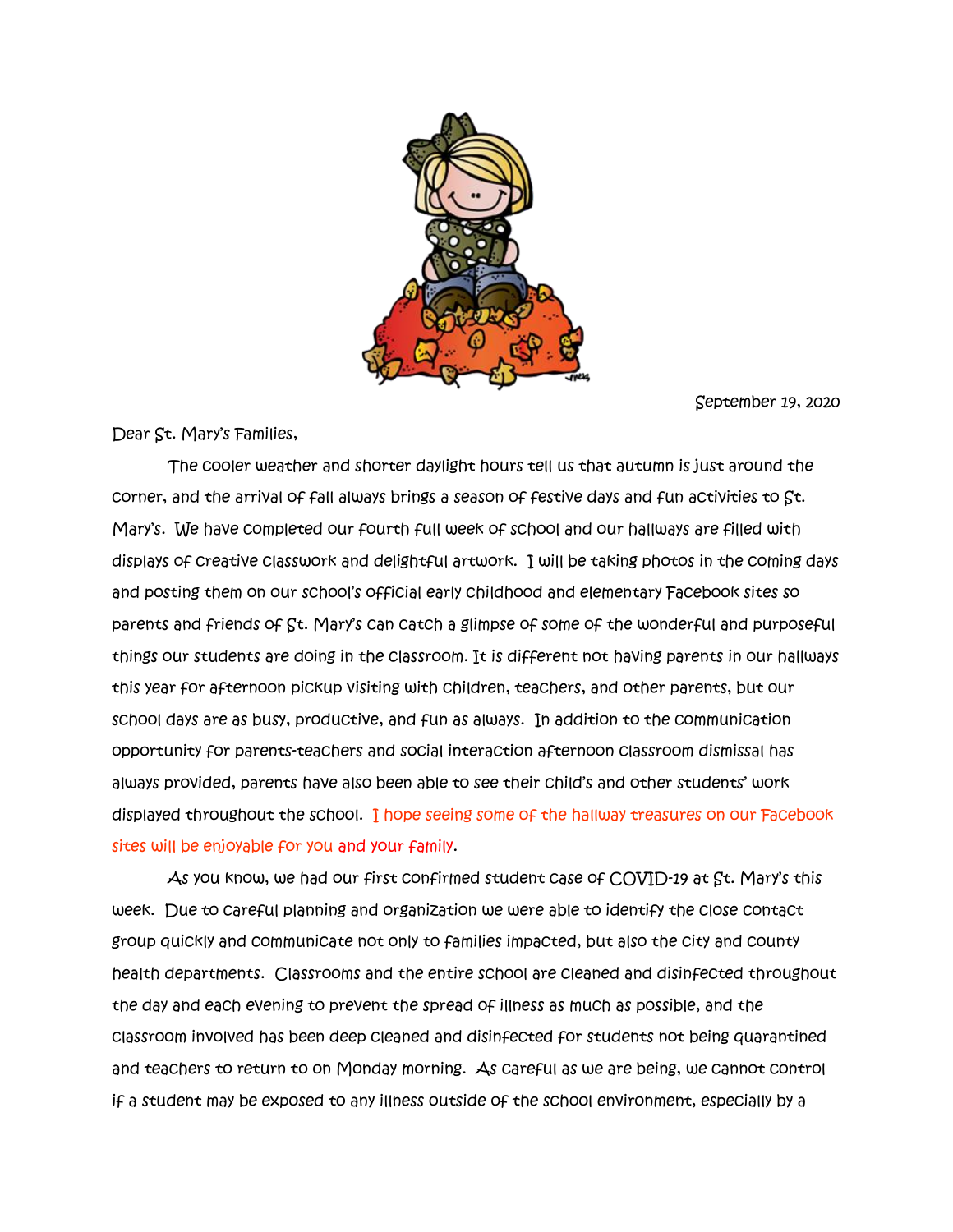parent or guardian. If you have been exposed to any contagious illness and/or are showing symptoms, especially COVID-19 symptoms, please keep your child (ren) home from school until you have been tested and negative results have been confirmed. This not only helps to ensure your family's health and safety, but also our entire school community. I also encourage you to read and/or reread the JACS Guide to Returning to School so you are informed of our school's guidelines. Thank you.

 Thank you to the parents who provided feedback in Home and School's survey sent out a few weeks ago. As a result of the survey, Home and School will be holding monthly meetings on the third Thursday of each month in the St. Mary's Parish Hall beginning at 6:30 p.m. Our next meeting is scheduled for Wednesday, evening, October 21st . Home and School meetings are a fun and informative way to keep up to date with special school activities and events, a great way to meet new friends, and a thoughtful and generous way to support our students, staff, and faculty. If you are interested in being a room parent or helping with a class party (the first being Halloween on Thursday, October 29th), please text Tara Horinek at (417) 529-6684 with your name and what class your child is in. Home and School will be in touch with you with more information. Thank you for donating your time and talents to St. Mary's!

St. Mary's will be celebrating Mercy Day on Thursday, September 24<sup>th</sup>. Bishop Rice will be our campus guest for a few hours visiting classrooms and having lunch before he celebrates Mass with us at 1:30 p.m. Afternoon dismissal will be at the normal 3:10 p.m. 2020 marks the  $135<sup>th</sup>$  year that Catholic schools have been in the Joplin area, started by the Sisters of Mercy in 1885. Not only did the Sisters of Mercy bring Catholic education to the Joplin area, they established the first healthcare system to take care of the community, now known as Mercy Healthcare. We are proud and grateful to the Sisters of Mercy for their dedication, service, and care throughout the years.

 Don't forget that school pictures are coming up! School Pictures at St. Mary's are scheduled for Monday, September 28<sup>th</sup> and Tuesday, September 29<sup>th</sup>. Elementary students are asked to wear either a navy or red uniform shirt for school photos, early childhood students may wear any clothing that you wish them to wear for this special day. Order forms will be sent home in next week's Communicator Envelope. Ordering information is also available on the [www.jacss.org](http://www.jacss.org/) website under the St. Mary's link. The website provides different backdrop options, more details about photo packages, and allows orders to placed online.